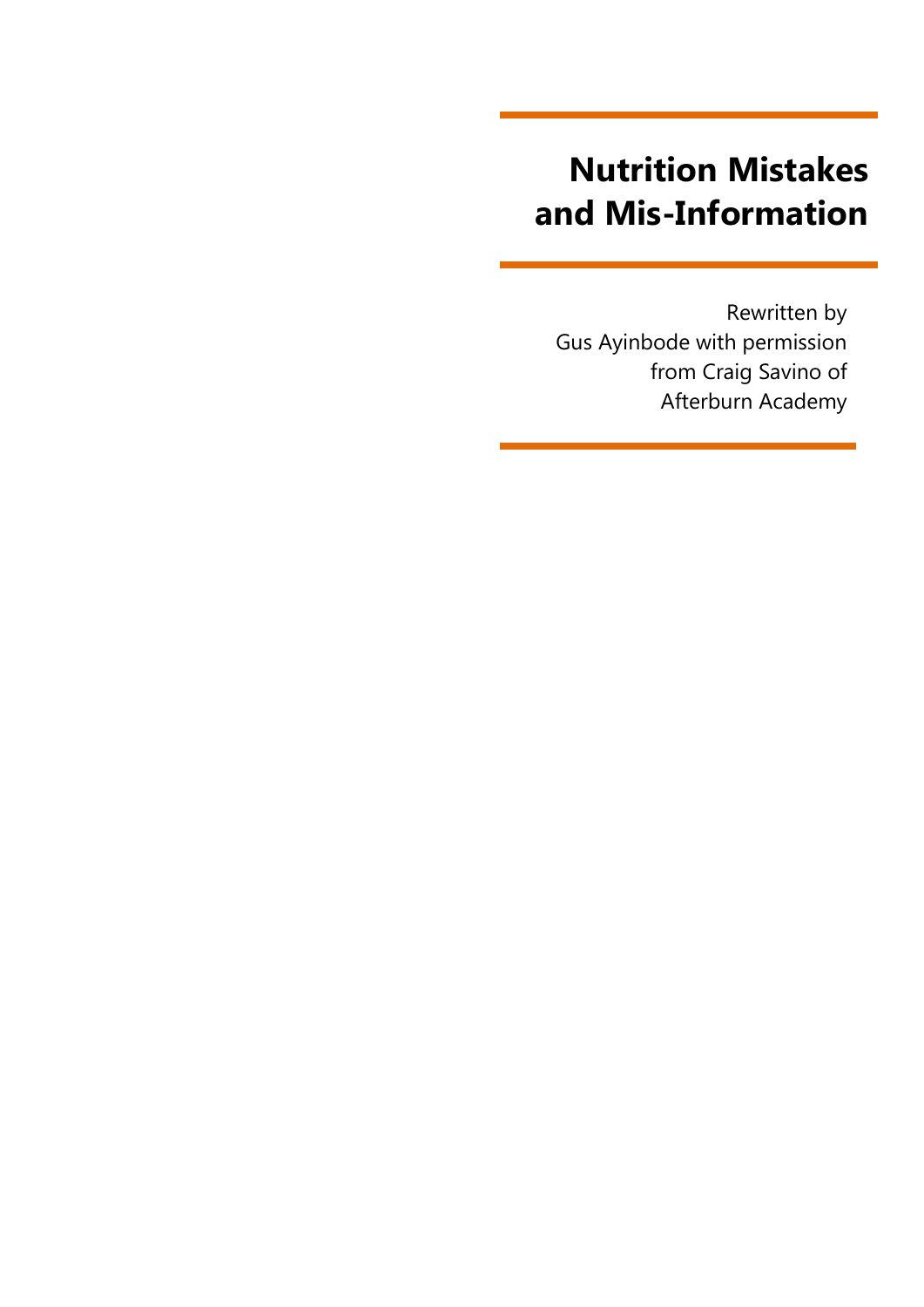#### **Nutrition Mistakes and Mis-Information**

**It's easy to get confused about what constitutes good nutrition and what is really "bad". Not only are they overwhelmed and frustrated with all the conflicting nutrition information on the market today, they (and probably you) just don't know where to begin. Pick out the top 5 nutrition mistakes that you may be making, change them, and make an adjustment!**

#### **1. The Sugar Rush**

It is no longer a secret or even a shock to most people that refined sugar causes weight gain and is one of the leading causes of obesity in the world. Sugar is also extremely addictive (causing feeling of highs and lows in the body similar to most drugs). And the negative side effects are just as bad as drugs, if not worse! Americans, truly, don't realise how much sugar they are consuming in one day. Most soft drinks, juices and even some "health" drinks have anywhere between 5-10 teaspoons of sugar in each 8 oz serving. Can you imagine putting 8 oz of water in a cup and then adding 10 teaspoons of white sugar and then drinking it?!

Well this is exactly what you are doing when you drink any kind of soft drink, juice and most other drinks on the market today. And it's not just drinks that are loaded with sugar. Most cereals and packaged foods have sugar (or some form of sugar) listed as the first or second ingredient (which means it is the ingredient in the highest quantity)!

#### **The following words on a nutrition label mean "sugar" and should probably be avoided!**

Corn Sweetener, Corn syrup, or corn syrup solids, Dehydrated Cane Juice, Dextrin, Dextrose, Fructose, Fruit Juice Concentrate, Glucose, High Fructose Corn Syrup, Honey, Lactose, Maltodextrin, Malt syrup, Maltose, Maple syrup, Molasses, Raw sugar, Rice Syrup, Saccharide, Sucrose, Syrup, Treacle, Turbinado Sugar, Xylose.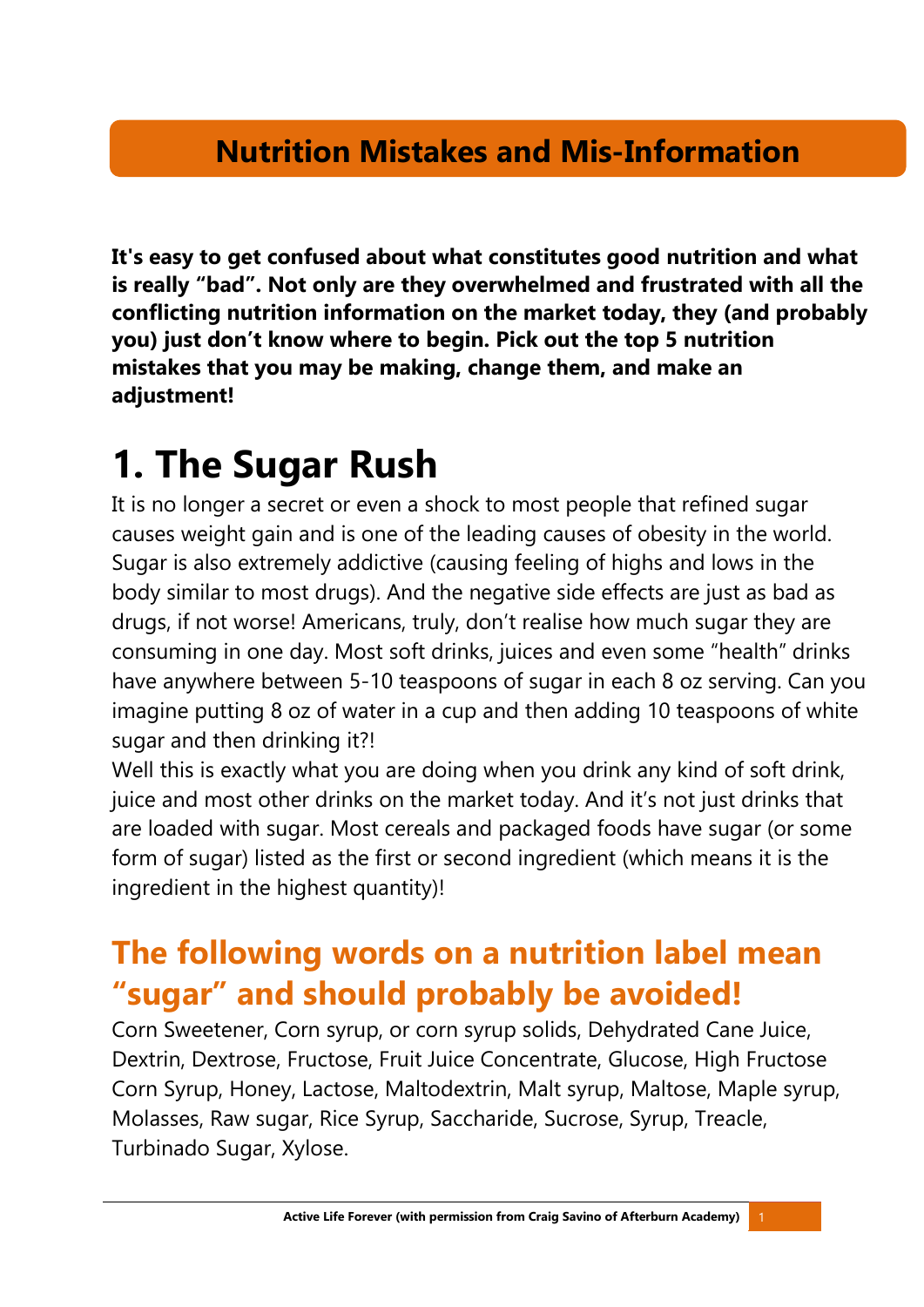

Fortunately for those looking for a lean, defined body, once you stop eating sugar, your addiction will quickly disappear. People who are "on" sugar crave it all the time. People who are "off" sugar, don't even miss it. Weaning yourself off sugar and sugar containing products will cause a drastic and immediate change in your weight. The first few days may be a bit of a "detox" (just like a drug) but these symptoms quickly disappear (and so do the pounds!)!

### **2. Artificial Sweeteners**

Many times when people decide to give up sugar, they quickly resort to artificial sweeteners. Artificial sweeteners are not the answer! Sorbitol, saccharin, aspartame, and other artificially made sweeteners are actually worse for you than sugar.! All of these artificial sweeteners have been linked to cancer, tumours, and obesity. Yes, artificial sweeteners cause weight gain by disrupting your body's natural hormones. Studies have shown that when people give up their daily "Diet Drink" (filled with aspartame) they quickly lose up to 10 pounds just by eliminating the consumption of this toxic sweetener.!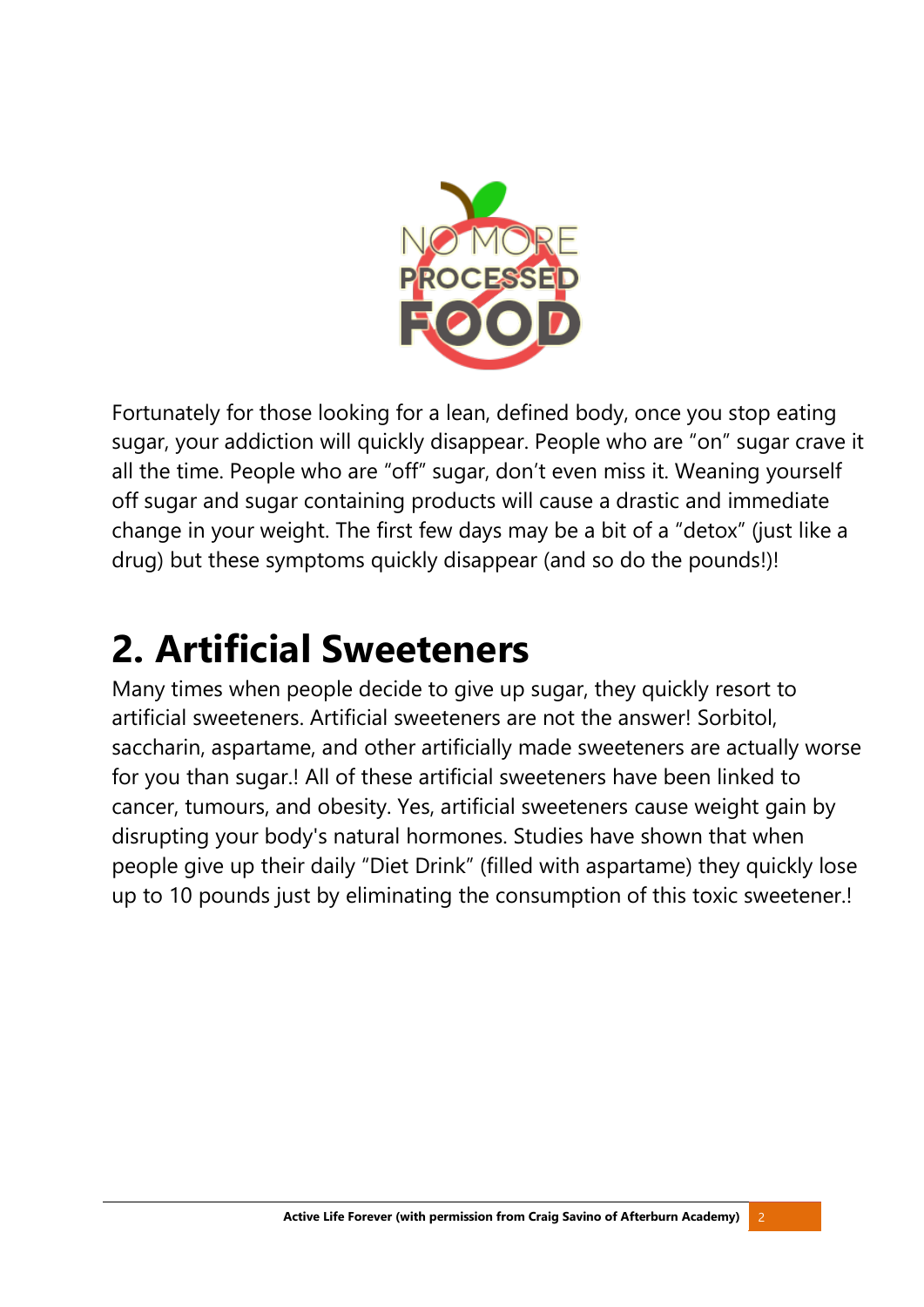## **3. Carbohydrates...and the BAD name**

There was a brief moment in time when I thought Dr.Robert Atkins was going to be elected president. Thousands of people were flocking to his nutrition weight loss program as the next big revolution in weight loss.!

Yes, some of these people did lose weight but they also were fatigued, extremely constipated and they all had the kind of bad breath that no amount of Altoids could conquer. Why? Because they were allowing their bodies to enter a state of "ketosis" which does, cause people to lose weight but also quickly lands them in the hospital. Does this sound like the kind of long-term health plan you should be following?! I do agree that reducing the amount of carbohydrates in your nutrition and meal plan will help you lose weight and lean down. But you must reduce the bad and increase the good. Eating fibrous carbohydrates like fruits and vegetables actually turns your body into a fat burning machine.!

Eating starchy carbs like rice and potatoes after a workout will also help you develop the lean, muscular physique most men and women are looking for. It is the processed and refined wheat and grains that are causing everyone to blow up like balloons. Don't fall into the "no carb" trap. Learn the right nutrition carb approach to look great and feel great at the same time.

### **4. If it says Processed...Avoid it!**

**Have you noticed how much fatter Americans have gotten since more "weight loss" and"diet" foods have been put out on the market? Well, I assure you it's no coincidence. Processed Foods can truly be considered "Non Foods" since they resemble more of a science experiment than they do real food.**

To make differentiating between healthy natural food vs. non-foods, just stay away from anything that contains ingredients on a label that you can't pronounce. If the ingredients list to your favourite cereal is more complicated than your college organic chemistry final, chances are you should stay away from it at all costs.! These chemicals are all toxins to your body (just as artificial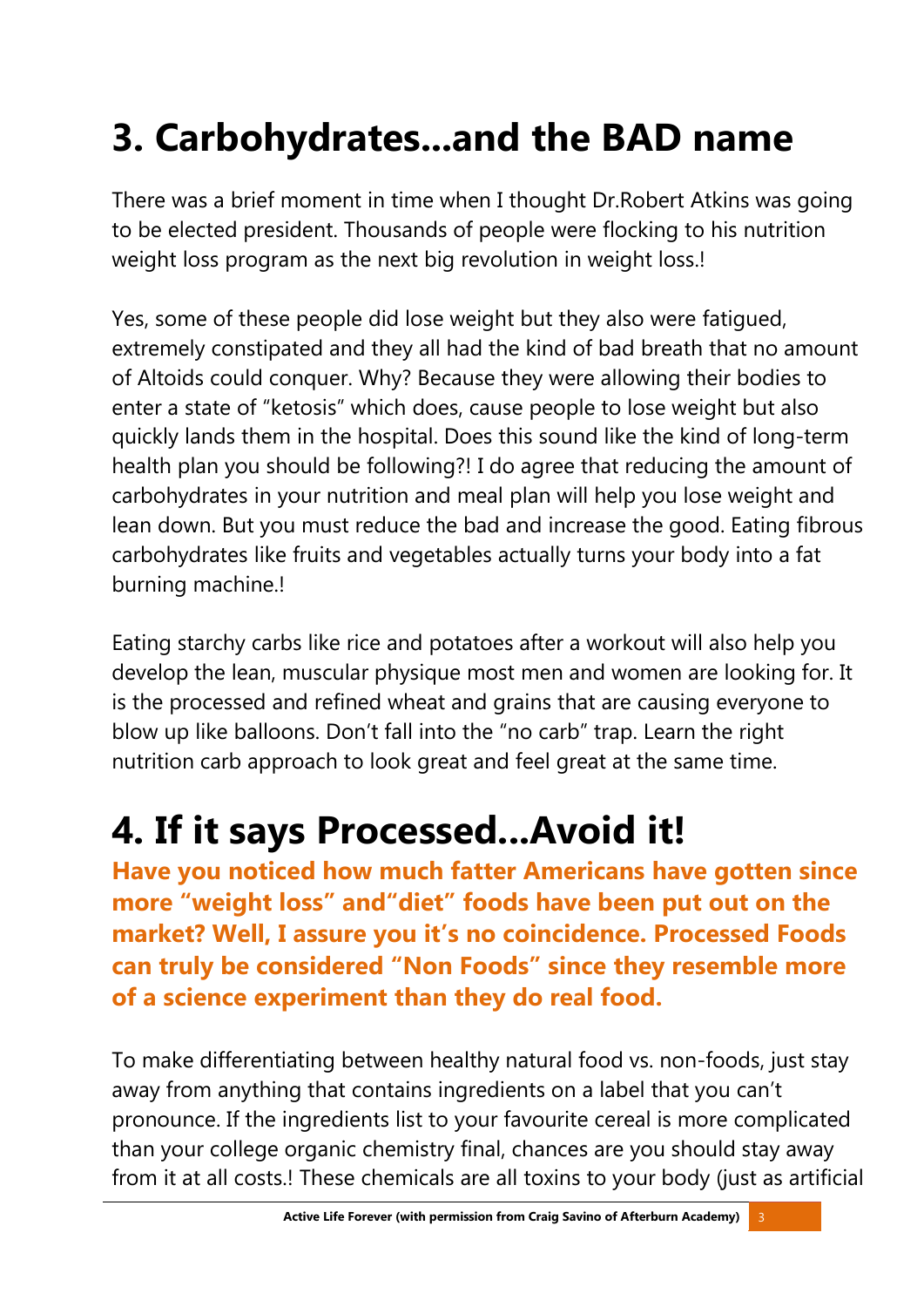sweeteners are) and your liver becomes extremely overwhelmed trying to rid your body of these harmful toxins.!

Why is this important in your efforts to lose fat? Well, the other job of your liver is to burn body fat and if it is too busy ridding you of toxic overload, it has no time (or energy) to get rid of your unwanted fat.!

### **5. De-Hydration**

**If you often feel like you are starving all day no matter how much food you've consumed, chances are you may be severely dehydrated. Many people actually mistake hunger for dehydration and eat tons more calories than they actually need when all they really needed to do was drink some water!**

It would be impossible to pick up any diet or weight loss book without it saying somewhere "drink 8-10 cups of water each day." Even if all health and nutrition gurus don't agree on all the same principles, they do all agree on one: water is the magic potion to ensure weight loss!

When you consider that water helps the body metabolise stored fat, rid the body of waste (as in unwanted fat and toxins), and is a natural diuretic and a natural laxative, no wonder it is an absolute MUST when fat loss is your goal. Drink a minimum of 1⁄2 of your body weight in ounces of filtered water each day to ensure that your body rids itself of the unwanted fat you are aiming to lose.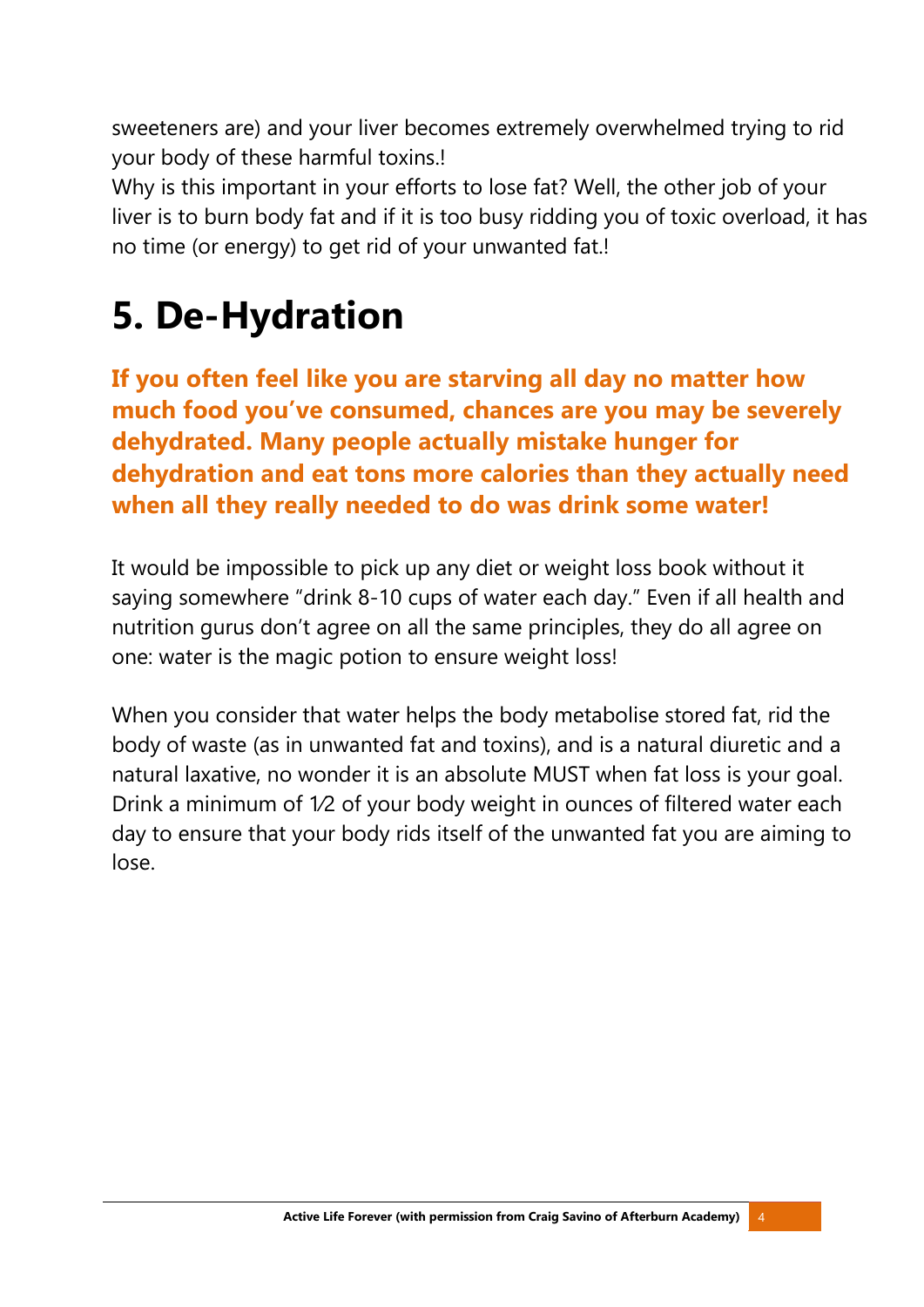# **6. You really Don't have to avoid Fat**

While some thought Atkins was the best thing since sliced bread, others thought that fat was the root of all evil. This is only partially true and the complete elimination of all fats from your diet is a BIG mistake. Yes, you should eliminate unhealthy fats like hydrogenated oils (sorry, that means no French fries or doughnuts).!

But the healthy fats found in wild fish and nuts are absolutely necessary for your body to function at its optimum. These fats, called Omega 3 essential fatty acids, are actually so critical to your body's functioning, that it is very difficult to experience any weight loss without including them in your meal plan.! Where do you find these Omega 3's? You find them in salmon, walnuts, flax seeds, and organic eggs. Make these foods an integral part of your eating regimen and you will see some great results in your weight loss efforts. A high quality Omega 3 supplement also works wonders for your body and helps to burn off unwanted fat. Take a few capsules with each meal to ensure you are getting your Omega 3's daily.!

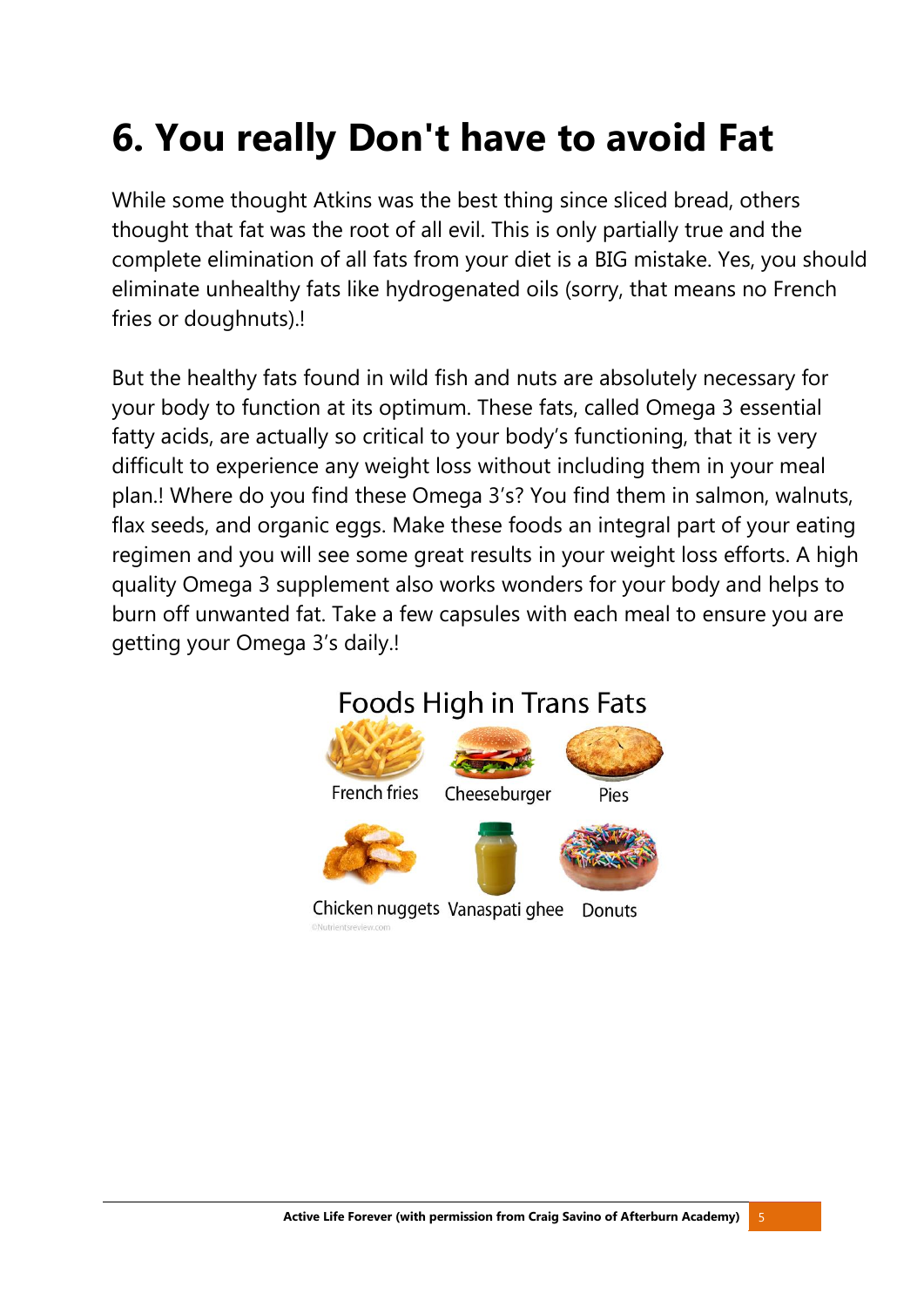# **7. Totally scammed by "Health Food"**

**Yes, you have been scammed. You and approximately hundreds of thousands of other people who have purchased pre-packaged "health" foods. There are many health foods on the market today that are causing people to gain weight, as well as making it near impossible for them to lose weight.**

Have you ever purchased the foods that someone claimed to be "guaranteed to make you lose weight" only to see the scale go up instead of down? Frustrated people who are dieting all over the world can't figure out why their new weight loss shake is not working like the commercial suggested. Well, one of the nasty culprits causing millions of people to pack on the pounds is hydrogenated oil.! There are thousands health foods that contain this toxic oil. Weight Watchers and Lean Cuisine meals and bars almost all contain hydrogenated oil. (And they are supposed to be good for you?) Even some nutrition energy sports bars and shakes are loaded up with hydrogenated oils and many other toxic preservatives.!

#### **Another nasty culprit is processed soy.** !

This is always a shock to most people (especially die-hard vegetarians) who have been falsely led to believe that soy is actually good for you. Well if you lived in Asia you would quickly see that most Asians eat soy in small quantities and in the form of old fashioned fermented soy (such as miso, tempeh, natto, shoyu and tamari) not the processed, toxic soy that is used in so many vegetarian type products and weight loss products on the market today.

The worst of today's soy protein products are soy protein isolate, soy protein concentrate, textured vegetable protein and hydrolysed vegetable protein. These ingredients are found in everything from shake powders, energy bars, and veggie burgers to canned tuna.!

The worst soy oil products are margarines and shortenings made from partially hydrogenated soybean oil containing dangerous trans fatty acids. So avoid these forms of toxic soy at all costs. Not only will you be saving yourself from a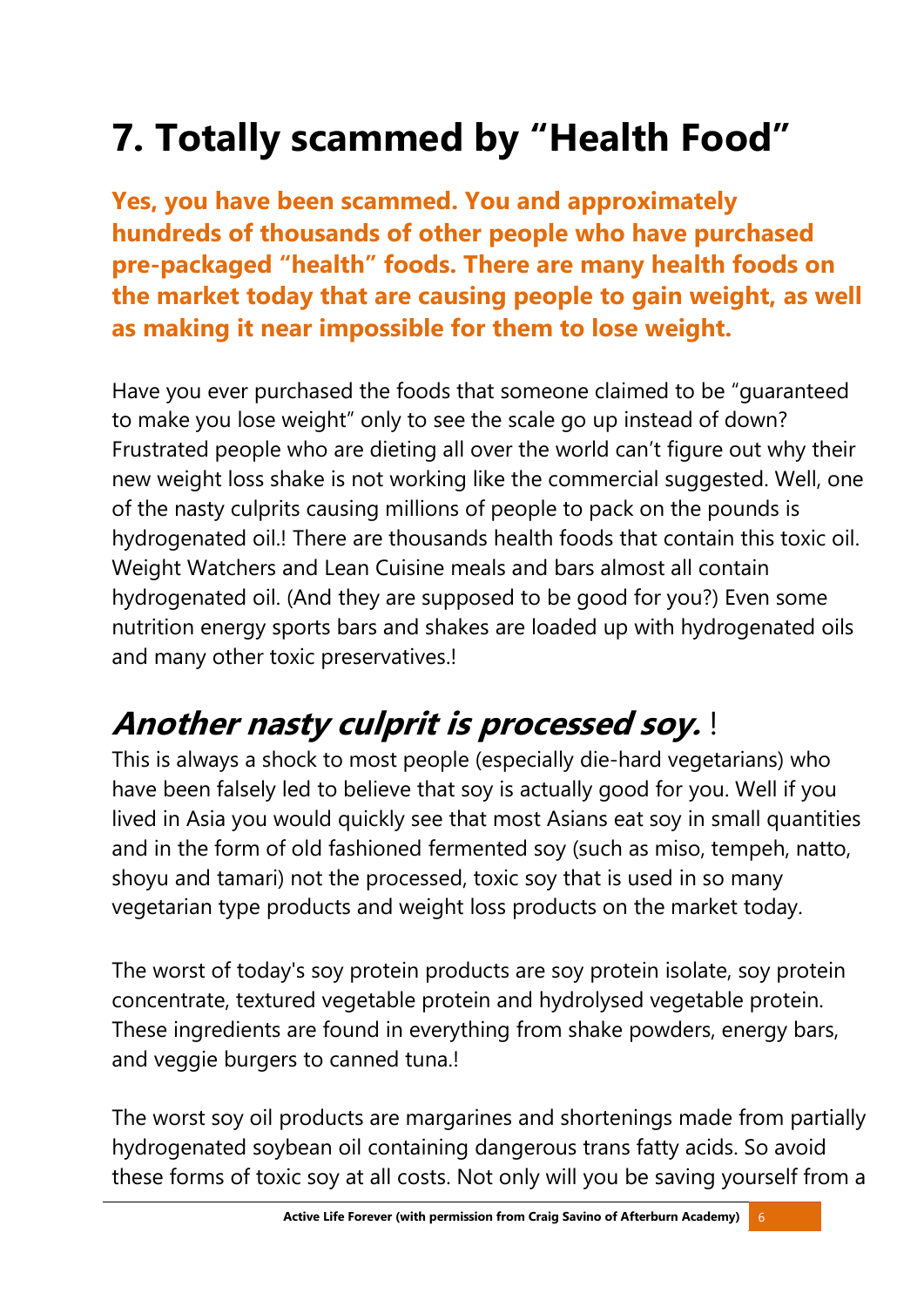myriad of health problems (like decreased thyroid function and hormone disruption) you will also see a dramatic loss in unwanted body fat!

# **8. Don't ignore your muscles needs for fuel**

Protein is not just for bodybuilders. It's for every person who wants to achieve a lean, slender, and toned physique. Protein macro-nutrients not only fuel your muscles, it also helps in stabilising your blood sugar and prevents hunger. You get the benefit of lean, toned muscles and a way to NOT be hungry. Sounds like a win, win to me.! Unfortunately, most people go the entire day without eating any protein at all. It's no wonder these are the same people that complain of a flabby body, fatigue, and hunger pangs that just won't go away. Include a source of healthy protein into each meal (that includes snacks). Wonderful sources of protein are grass fed meats, free range poultry, organic eggs, wild fish, and organic raw nuts.!

### **9. You have to Learn it, Love it, and Live it!**

**If you still think that going on the next nutrition crash diet is the only way to lose weight than I have some bad news for you: You have a long life of Yo-Yo dieting ahead of you.** 

**The only way to reach your ideal weight and stay there is to develop a healthy way of eating that you enjoy and that you can maintain. Have you** 

**ever heard of the saying...."Give a man a fish and he'll eat** 

#### **for a day.....TEACH a man to fish and he'll eat for a lifetime"!**

No unrealistic and unhealthy nutrition scheme is ever going to get you looking and feeling the way you have been wanting to look and feel for so long. So, if a long life with a lean, healthy, and vibrant body is what you are looking for, commit yourself right now to learning exactly how this is possible for you for the long term.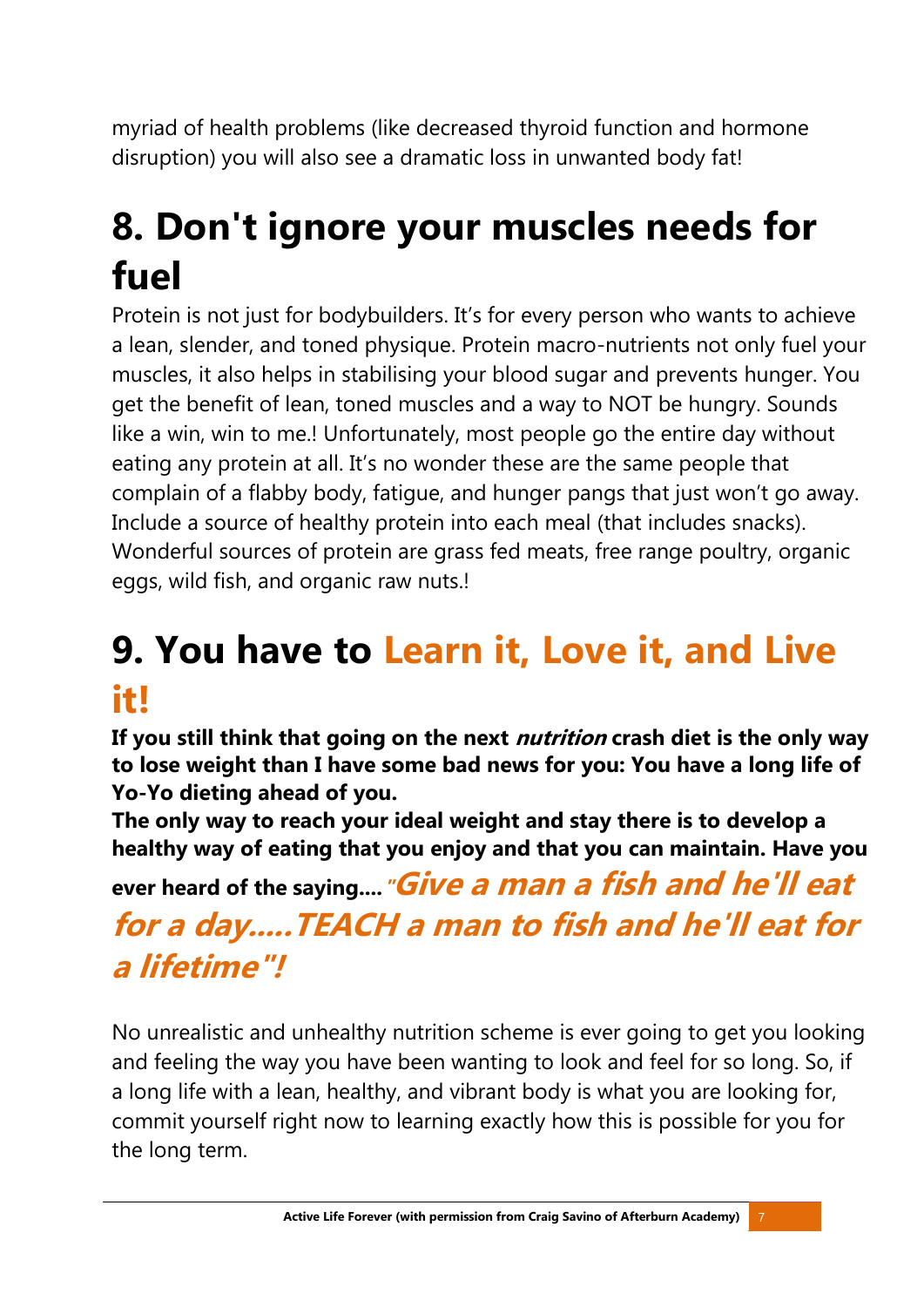

#### **10. If you want to stay fat...**

- **1. Skip breakfast and eat very little all day long!**
- **2. Eat the bulk of your caloric intake in a large heavy meal, filled with complex carbohydrates in the evening!**
- **3. Go to bed after eating this heavy meal!**

That's it. This strategy has been working for 130 million Americans who are overweight or obese. You must develop the habit of eating frequent meals all day long to develop the kind of warp speed metabolism that is going to allow you to get lean and stay lean (no sense in getting there without being able to maintain it right?) Eat 5-7 well-portioned meals each day and you will see your body burn fat faster than you can say!